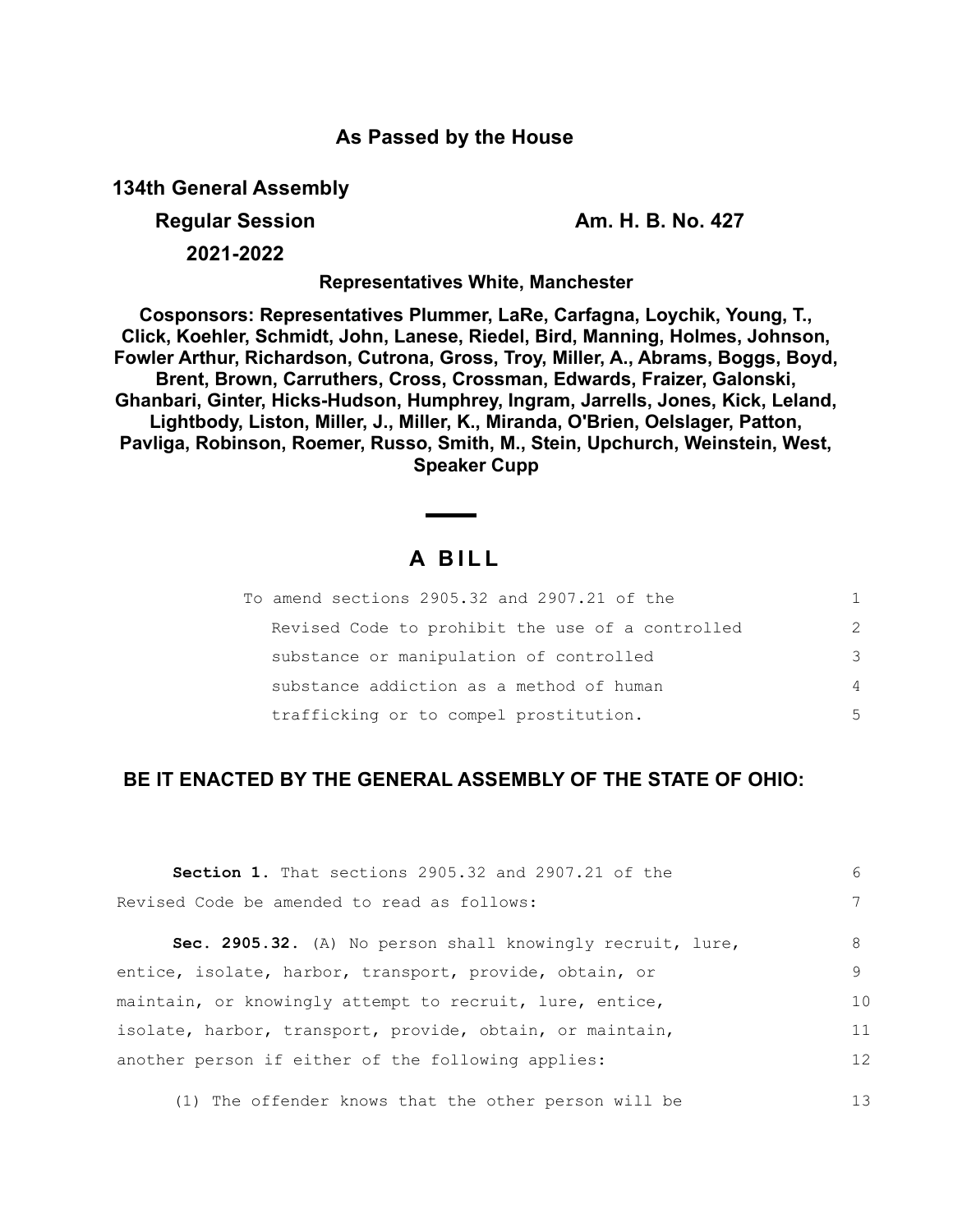### **Am. H. B. No. 427** Page 2 **As Passed by the House**

subjected to involuntary servitude or be compelled to engage in sexual activity for hire, engage in a performance that is obscene, sexually oriented, or nudity oriented, or be a model or participant in the production of material that is obscene, sexually oriented, or nudity oriented. 14 15 16 17 18

(2) The other person is less than eighteen years of age or is a person with a developmental disability whom the offender knows or has reasonable cause to believe is a person with a developmental disability, and either the offender knows that the other person will be subjected to involuntary servitude or the offender's knowing recruitment, luring, enticement, isolation, harboring, transportation, provision, obtaining, or maintenance of the other person or knowing attempt to recruit, lure, entice, isolate, harbor, transport, provide, obtain, or maintain the other person is for any of the following purposes:

(a) For the other person to engage in sexual activity for hire with one or more third parties;

(b) To engage in a performance for hire that is obscene, sexually oriented, or nudity oriented;

(c) To be a model or participant for hire in the production of material that is obscene, sexually oriented, or nudity oriented. 33 34 35

(B) For a prosecution under division (A)(1) of this section, the element "compelled" does not require that the compulsion be openly displayed or physically exerted. The element "compelled" has been established if the state proves that the offender overcame the victim's will was overcome by force, fear, duress, intimidation, or fraud, by furnishing or offering a controlled substance to the victim, or by 36 37 38 39 40 41 42

29 30

31 32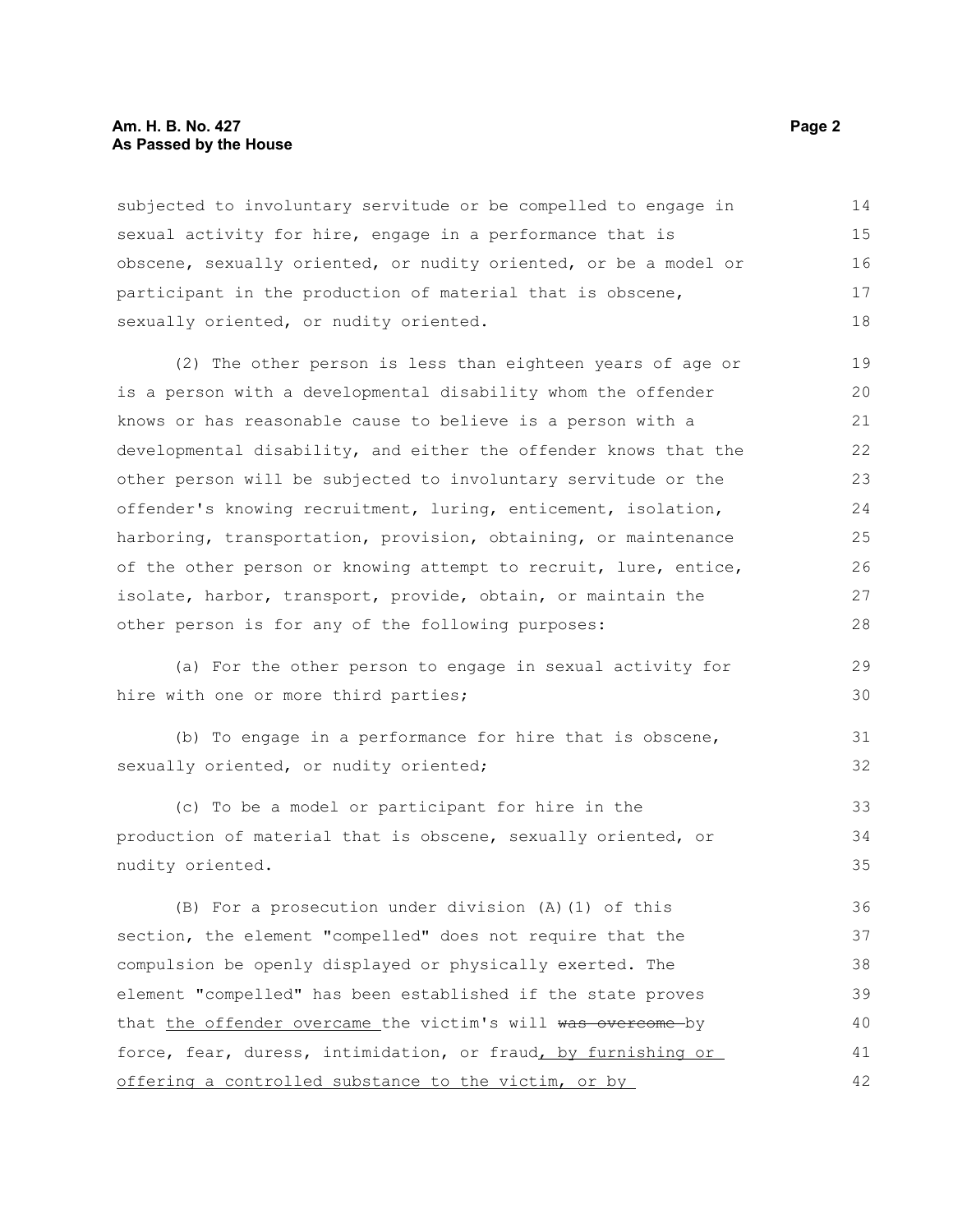#### manipulating the victim's controlled substance addiction.

(C) In a prosecution under this section, proof that the defendant engaged in sexual activity with any person, or solicited sexual activity with any person, whether or not for hire, without more, does not constitute a violation of this section.

(D) A prosecution for a violation of this section does not preclude a prosecution of a violation of any other section of the Revised Code. One or more acts, a series of acts, or a course of behavior that can be prosecuted under this section or any other section of the Revised Code may be prosecuted under this section, the other section of the Revised Code, or both sections. However, if an offender is convicted of or pleads guilty to a violation of this section and also is convicted of or pleads guilty to a violation of section 2907.21 of the Revised Code based on the same conduct involving the same victim that was the basis of the violation of this section, or is convicted of or pleads guilty to any other violation of Chapter 2907. of the Revised Code based on the same conduct involving the same victim that was the basis of the violation of this section, the two offenses are allied offenses of similar import under section 2941.25 of the Revised Code. 49 50 51 52 53 54 55 56 57 58 59 60 61 62 63 64

(E) Whoever violates this section is guilty of trafficking in persons, a felony of the first degree. For a violation committed prior to March 22, 2019, notwithstanding the range of definite terms set forth in division (A)(1)(b) of section 2929.14 of the Revised Code, the court shall sentence the offender to a definite prison term of ten, eleven, twelve, thirteen, fourteen, or fifteen years. For a violation committed on or after March 22, 2019, notwithstanding the range of minimum 65 66 67 68 69 70 71 72

43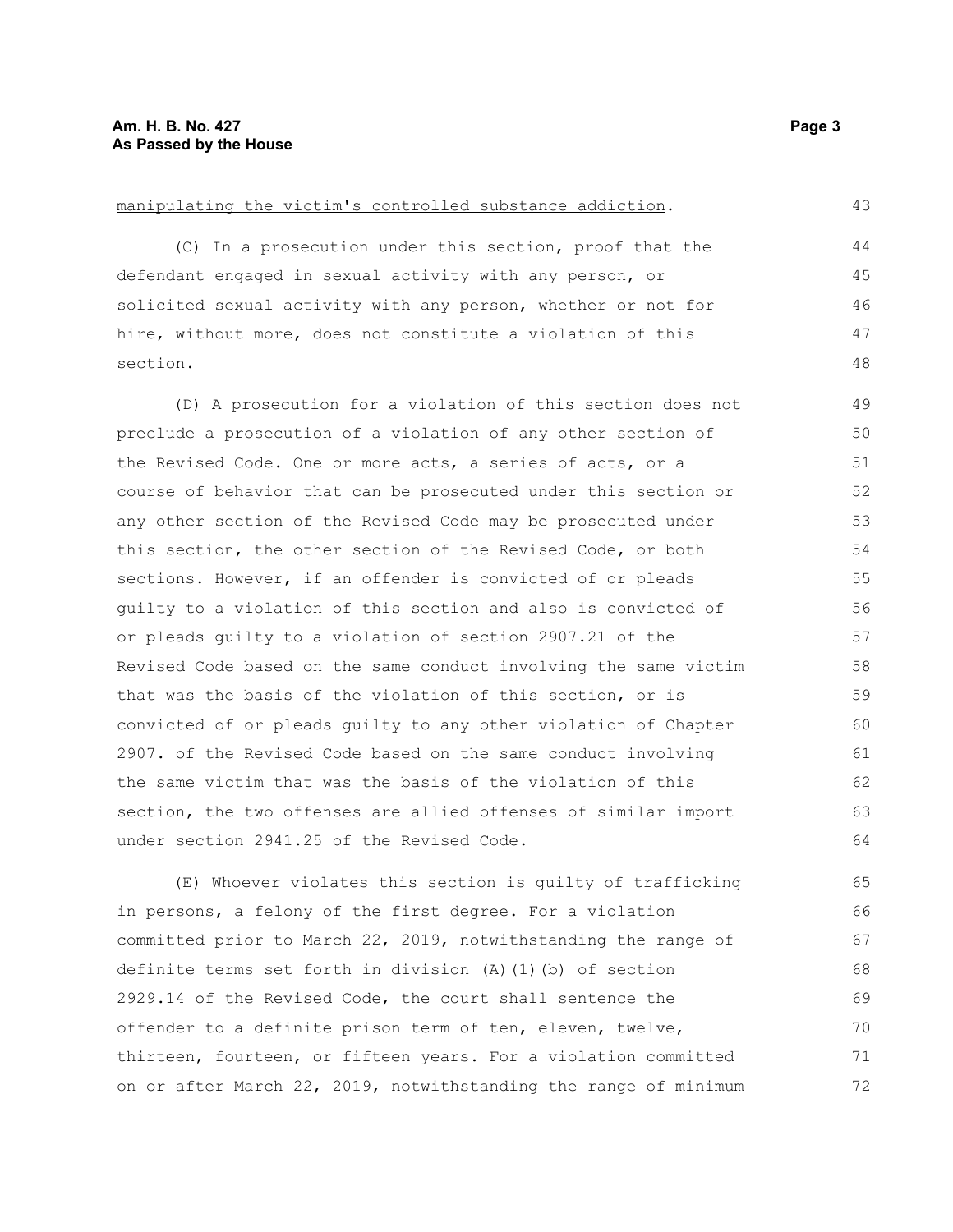### **Am. H. B. No. 427** Page 4 **As Passed by the House**

terms set forth in division (A)(1)(a) of section 2929.14 of the Revised Code, the court shall sentence the offender to an indefinite prison term pursuant to that division, with a minimum term under that sentence of ten, eleven, twelve, thirteen, fourteen, or fifteen years. (F) As used in this section: (1) "Person with a developmental disability" means a person whose ability to resist or consent to an act is substantially impaired because of a mental or physical condition or because of advanced age. (2) "Sexual activity for hire," "performance for hire," and "model or participant for hire" mean an implicit or explicit agreement to provide sexual activity, engage in an obscene, sexually oriented, or nudity oriented performance, or be a model or participant in the production of obscene, sexually oriented, or nudity oriented material, whichever is applicable, in exchange for anything of value paid to any of the following: (a) The person engaging in such sexual activity, performance, or modeling or participation; (b) Any person who recruits, lures, entices, isolates, harbors, transports, provides, obtains, or maintains, or attempts to recruit, lure, entice, isolate, harbor, transport, provide, obtain, or maintain the person described in division (F)(2)(a) of this section; (c) Any person associated with a person described in division (F)(2)(a) or (b) of this section. (3) "Material that is obscene, sexually oriented, or nudity oriented" and "performance that is obscene, sexually oriented, or nudity oriented" have the same meanings as in 73 74 75 76 77 78 79 80 81 82 83 84 85 86 87 88 89  $90$ 91 92 93 94 95 96 97 98 99 100 101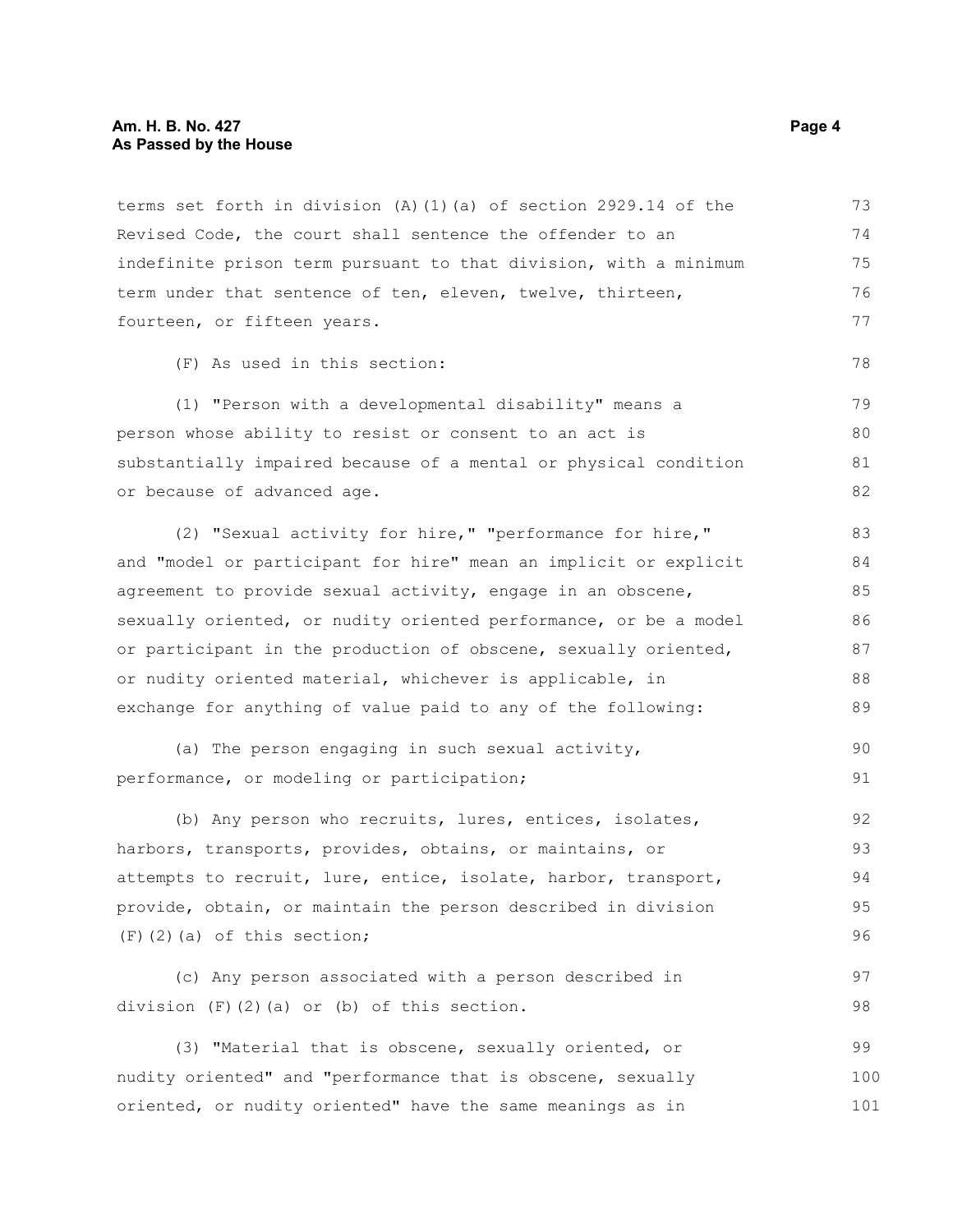of the minor;

| section 2929.01 of the Revised Code.                                                  | 102        |
|---------------------------------------------------------------------------------------|------------|
| (4) "Third party" means, with respect to conduct described                            | 103        |
| in division $(A)$ $(2)$ $(a)$ of this section, any person other than the<br>offender. | 104<br>105 |
| Sec. 2907.21. (A) No person shall knowingly do any of the<br>following:               | 106<br>107 |
| (1) Compel another to engage in sexual activity for hire;                             | 108        |
| (2) Induce, procure, encourage, solicit, request, or                                  | 109        |
| otherwise facilitate either of the following:                                         | 110        |
| (a) A minor to engage in sexual activity for hire, whether                            | 111        |
| or not the offender knows the age of the minor;                                       | 112        |
| (b) A person the offender believes to be a minor to engage                            | 113        |
| in sexual activity for hire, whether or not the person is a                           | 114        |
| minor.                                                                                | 115        |
| (3) (a) Pay or agree to pay a minor, either directly or                               | 116        |
| through the minor's agent, so that the minor will engage in                           | 117        |
| sexual activity, whether or not the offender knows the age of                         | 118        |
| the minor;                                                                            |            |
| (b) Pay or agree to pay a person the offender believes to                             | 120        |
| be a minor, either directly or through the person's agent, so                         | 121        |
| that the person will engage in sexual activity, whether or not                        | 122        |
| the person is a minor.                                                                | 123        |
| (4) (a) Pay a minor, either directly or through the minor's                           | 124        |
| agent, for the minor having engaged in sexual activity pursuant                       | 125        |
| to a prior agreement, whether or not the offender knows the age                       | 126        |

(b) Pay a person the offender believes to be a minor,

128

127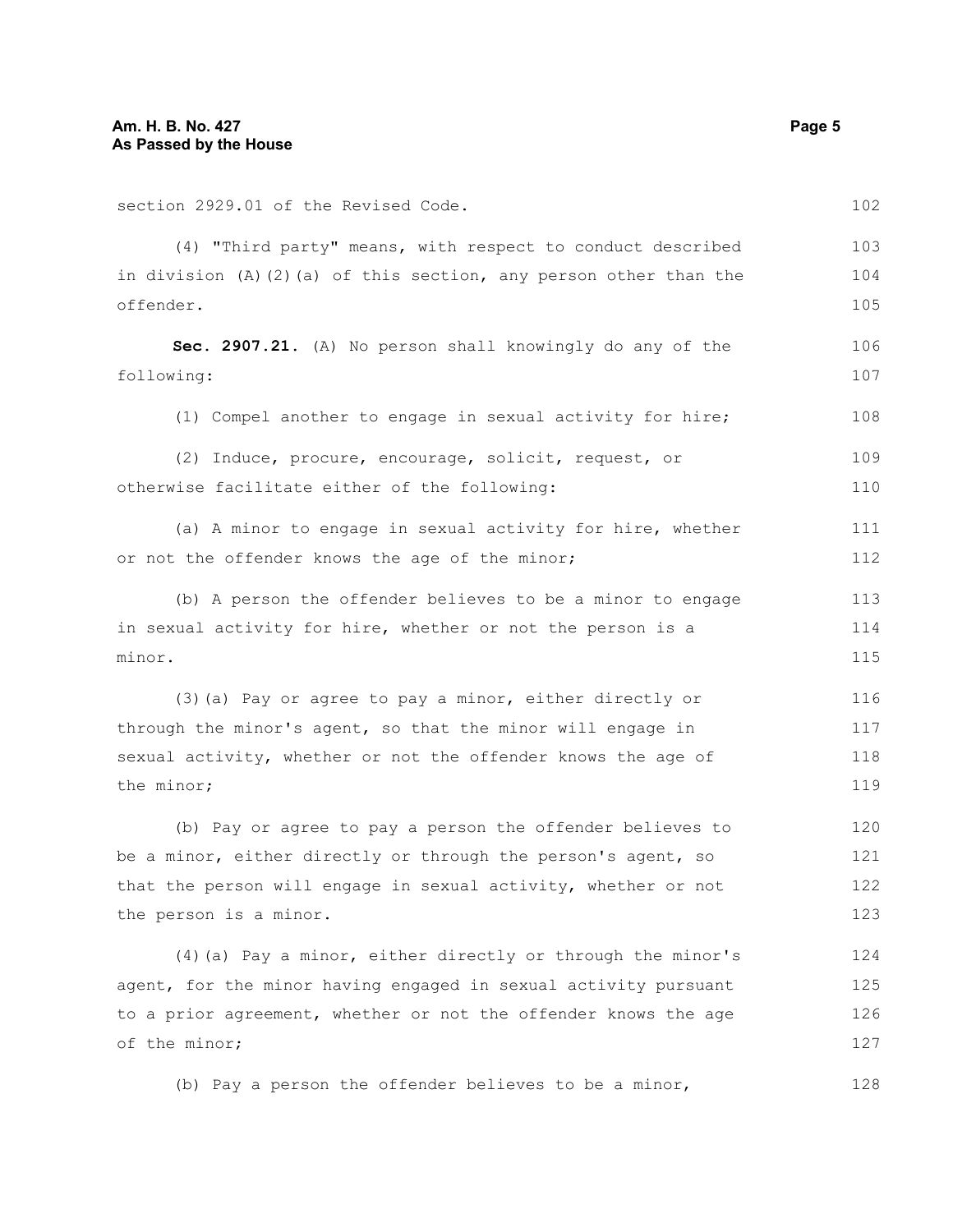either directly or through the person's agent, for the person having engaged in sexual activity pursuant to a prior agreement, whether or not the person is a minor. 129 130 131

(5)(a) Allow a minor to engage in sexual activity for hire if the person allowing the child to engage in sexual activity for hire is the parent, guardian, custodian, person having custody or control, or person in loco parentis of the minor; 132 133 134 135

(b) Allow a person the offender believes to be a minor to engage in sexual activity for hire if the person allowing the person to engage in sexual activity for hire is the parent, guardian, custodian, person having custody or control, or person in loco parentis of the person the offender believes to be a minor, whether or not the person is a minor. 136 137 138 139 140 141

(B) For a prosecution under division (A)(1) of this section, the element "compel" does not require that the compulsion be openly displayed or physically exerted. The element "compel" has been established if the state proves that the offender overcame the victim's will was overcome by force, fear, duress, or intimidation, by furnishing or offering a controlled substance to the victim, or by manipulating the victim's controlled substance addiction. 142 143 144 145 146 147 148 149

(C) Whoever violates this section is guilty of compelling prostitution. Except as otherwise provided in this division, compelling prostitution is a felony of the third degree. If the offender commits a violation of division (A)(1) of this section and the person compelled to engage in sexual activity for hire in violation of that division is sixteen years of age or older but less than eighteen years of age, compelling prostitution is a felony of the second degree. If the offender commits a violation of division (A)(1) of this section and the person 150 151 152 153 154 155 156 157 158